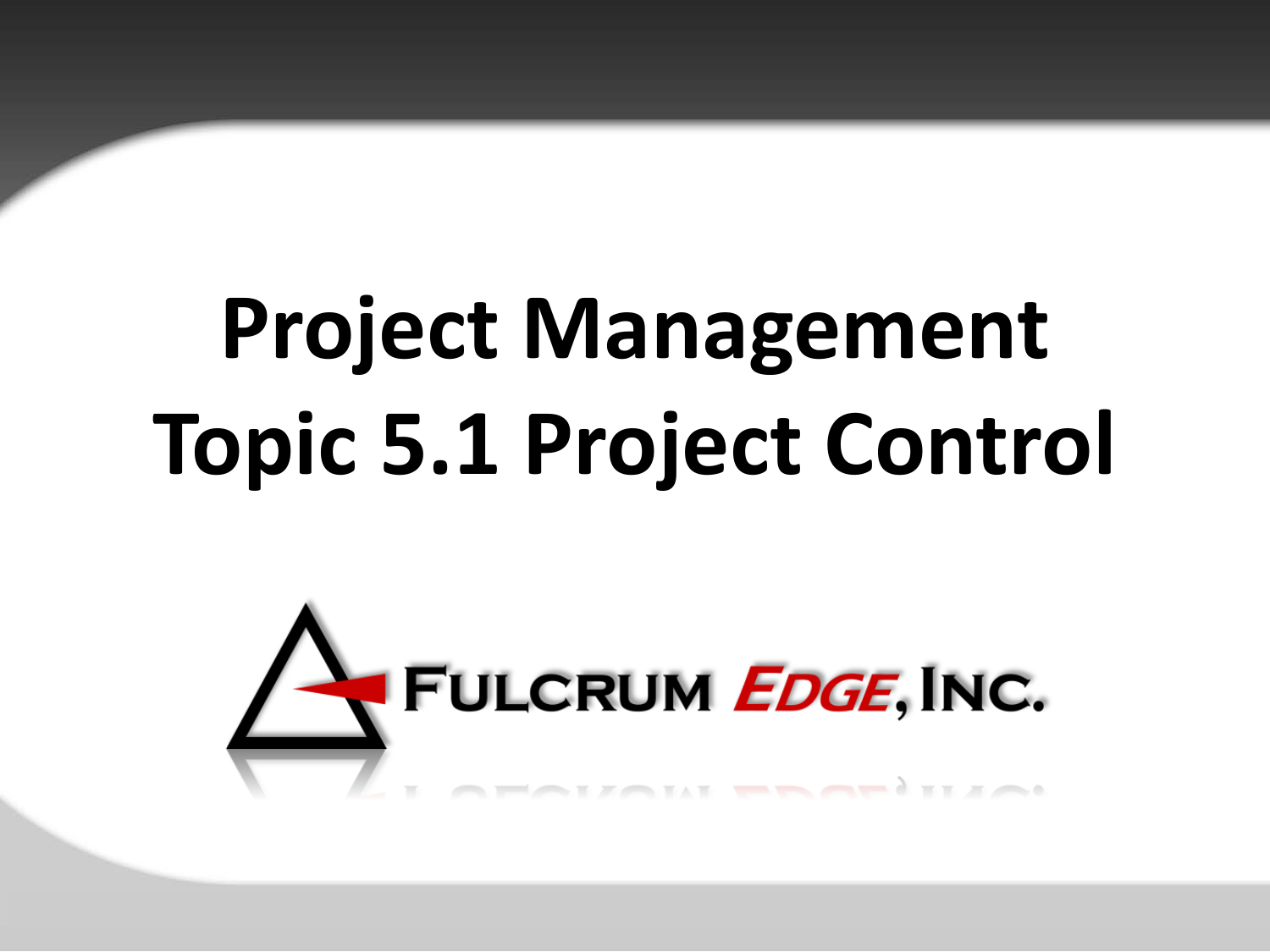#### **Project Control Four Steps**



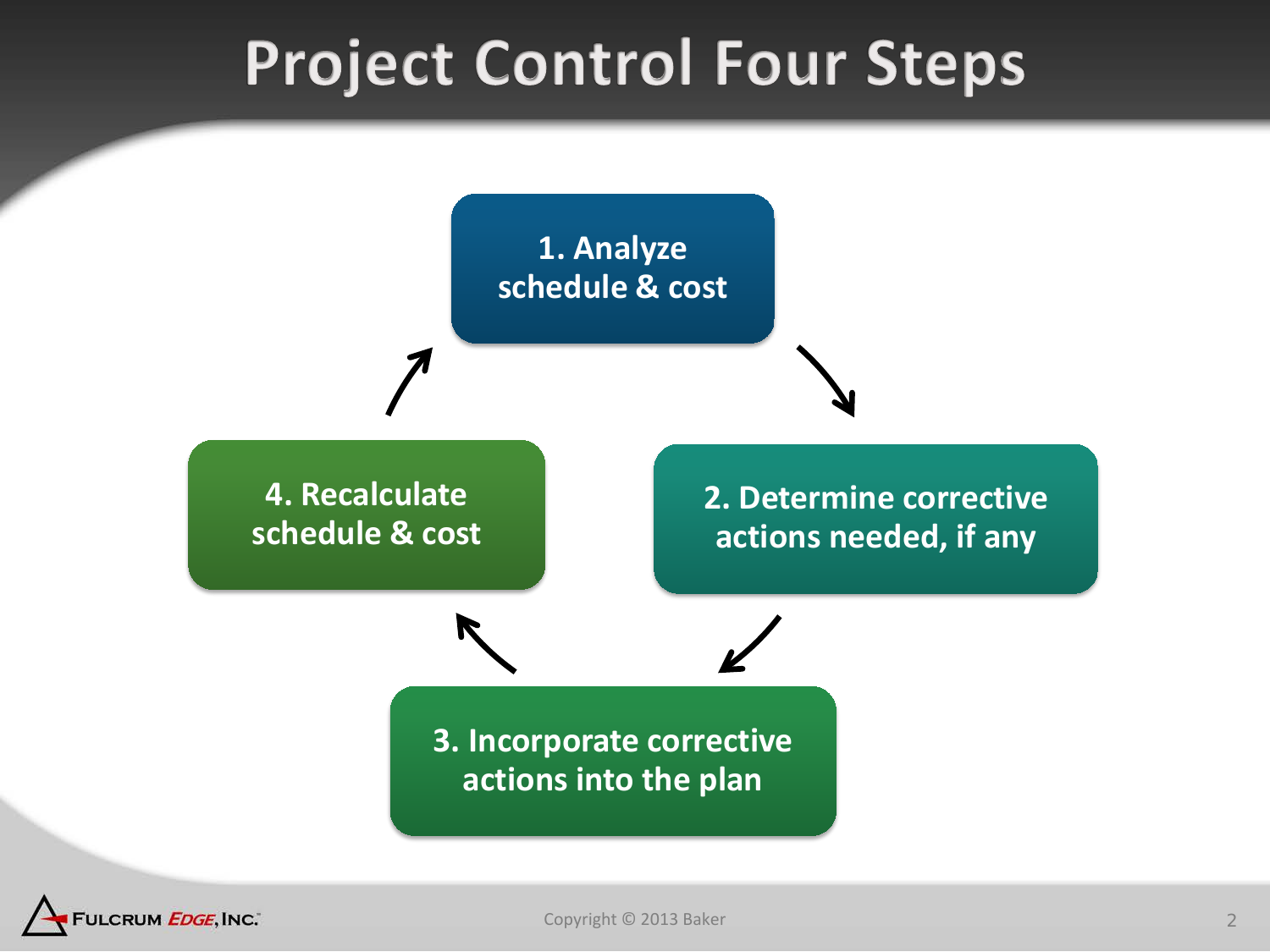# **Updating the Project**

- Establish the original project plan as a fixed baseline
- Enter actual time and cost of completed activities
- Updated project is calculated based on *actual finish times and costs* of completed activities
- Actual finish times of completed activities determine the early start & early finish for the remaining activities.
- Actual cost of completed plus estimated costs of remaining activities yields the updated project cost

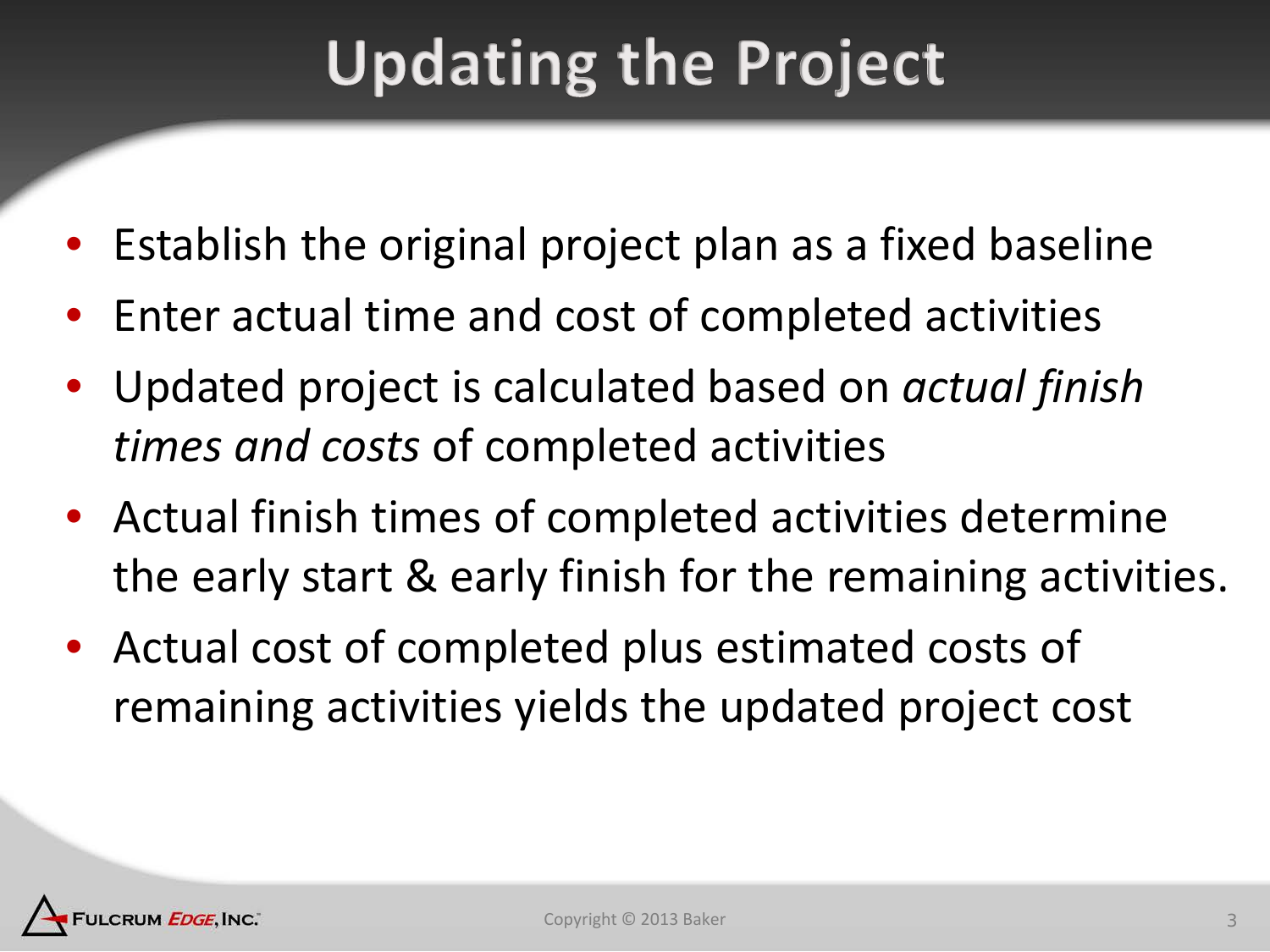# **Project Analysis**

#### **Corrective Action Focus**

- Compare updated schedule to baseline to identify time changes in any path that results in negative slack
- Compare updated project cost to baseline to identify negative variance.
- When a path of activities has negative slack or the project cost variance is negative focus corrections on:
	- Activities that are near term.
	- Activities that have long estimated durations or high costs.

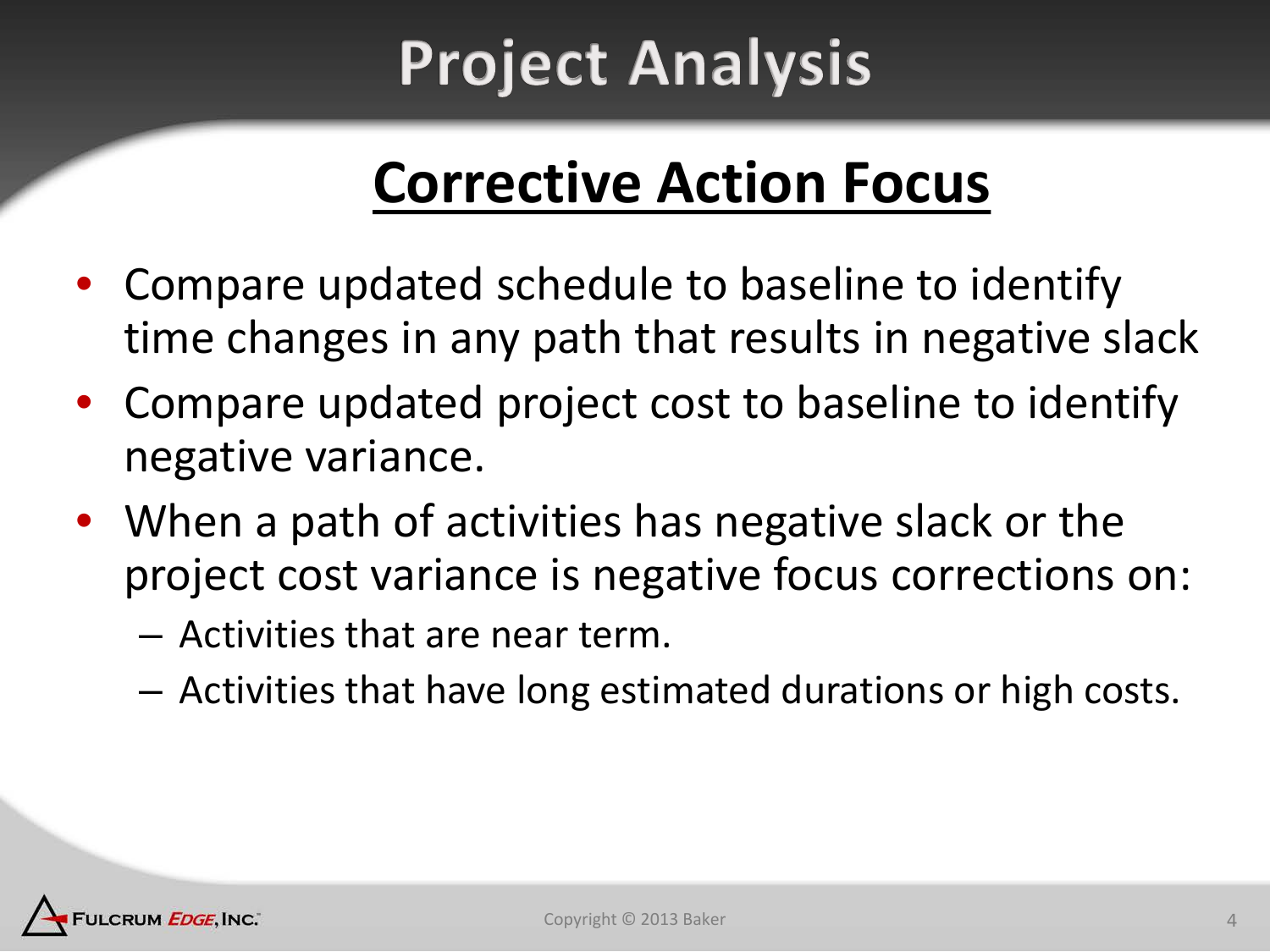### **Corrective Action**

#### **Triple Constraint**

- Reducing activity times usually (not always) results in increased costs and/or reduction in scope
- Reducing activity costs usually (not always) results in increased time and/or reduction in scope

**Key Tip: Address paths with negative slack values or cost variances** *as soon as they are identified*



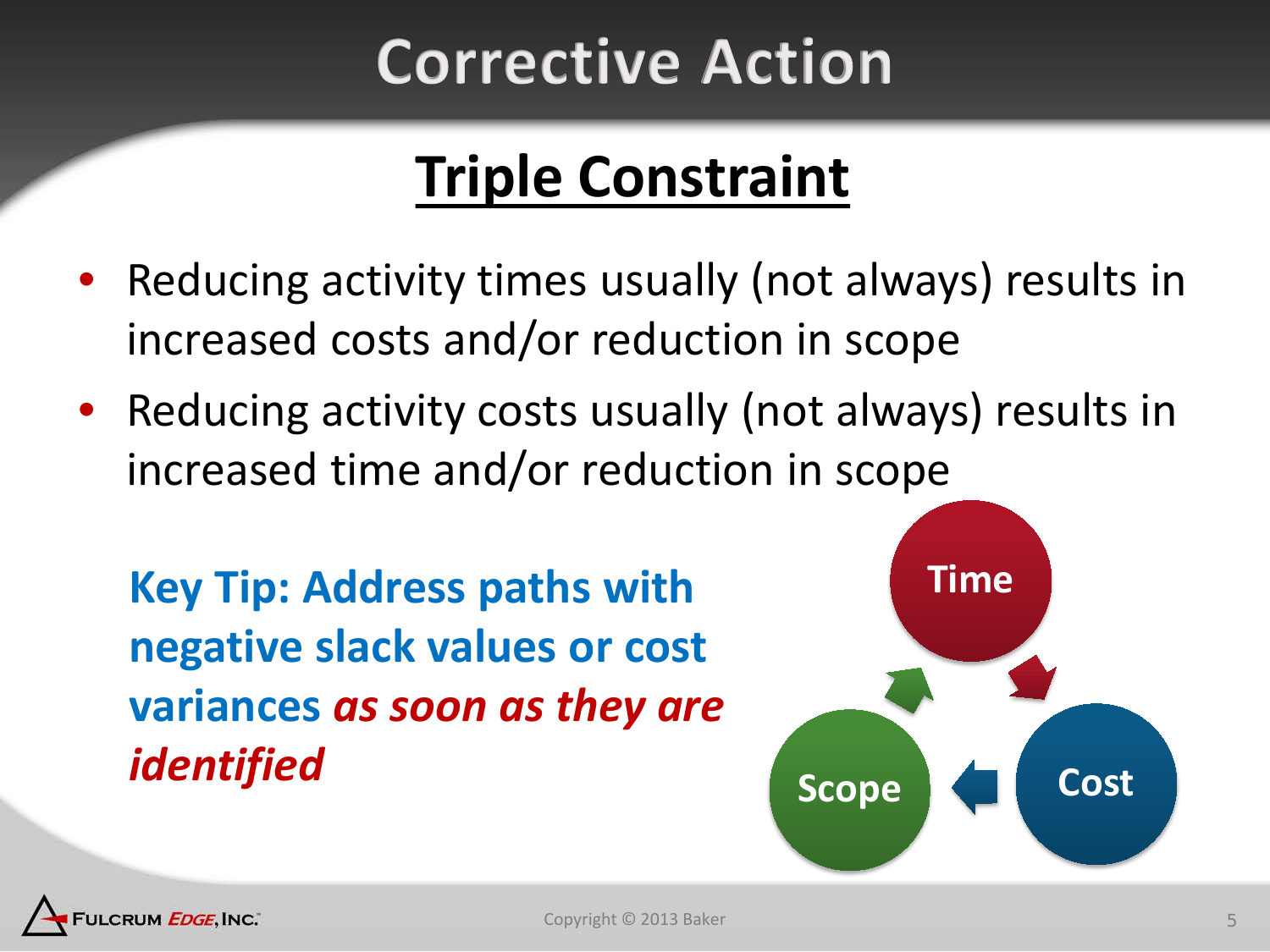#### **5.1.1 Team Exercise**



# **Project Control**

#### Learn by Doing Project Management Pages 108-109



Copyright © 2013 Baker